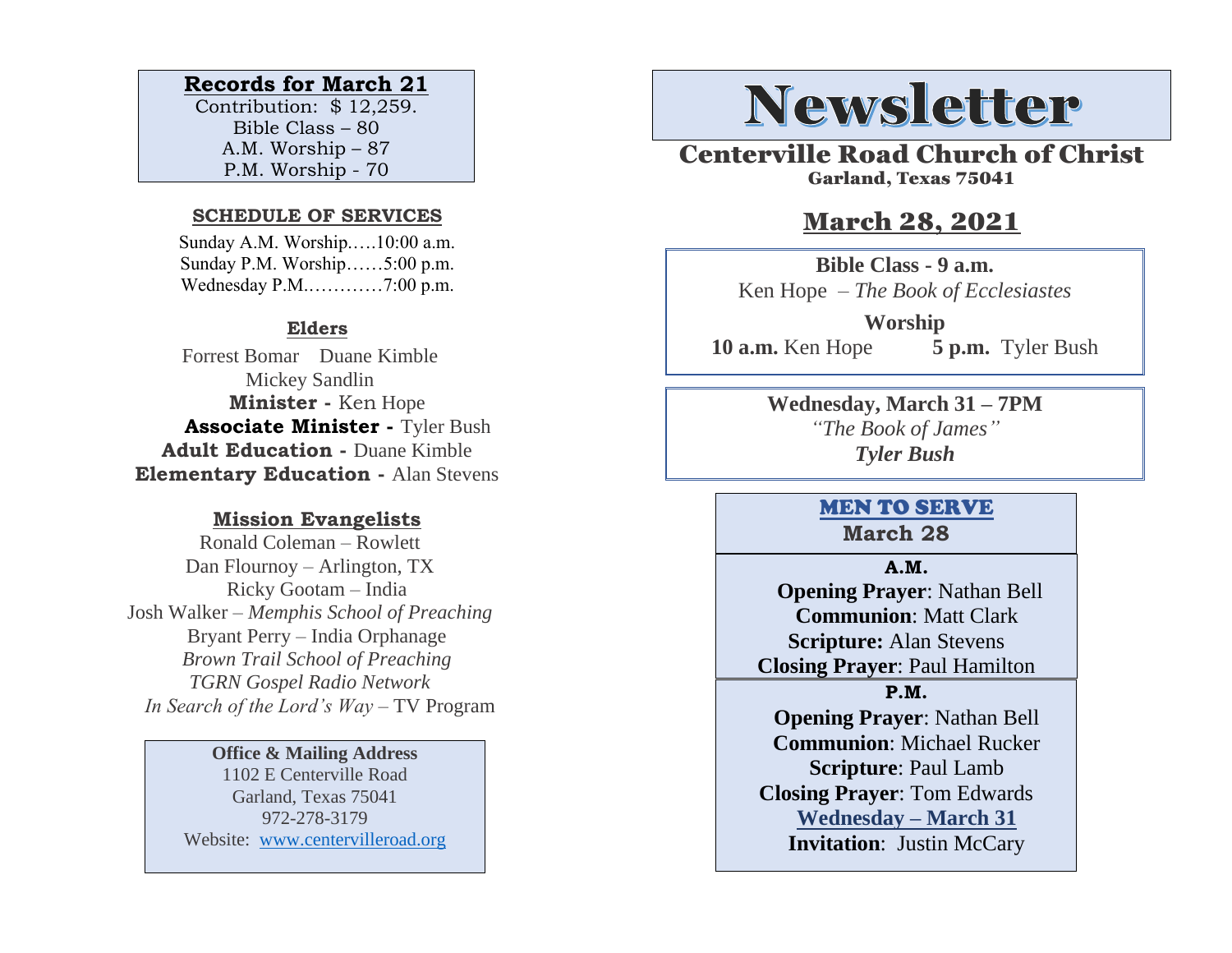#### **Dear Centerville Road Family:** We ask that you **continue**

to wear masks and social distance. Many of our members have indicated those measures make them feel safer. As we deal with this present situation, *we want to emphasize wearing of masks properly, covering the nose and mouth, while you are in the* 



*building.* Please exit the building as soon as services are over and make sure that you are properly social distancing. *Again, thanks so much for your cooperation, please remember to continue to call on our members who may need help, and pray for our members that are teachers, first responders and health care professionals.*

#### **Thanks,** *the Elders*

Adult Classes and Worship can be viewed at … *[www.YouTube.com/user/CentervilleRoad](http://www.youtube.com/user/CentervilleRoad)*

The **Arms of Hope (Medina, Tx**) truck is scheduled to be in our area **May 10 – 14** to collect food and pantry items. Any donations to help will be appreciated. If you are unable to participate by donating food items, they will accept money to allow the purchase of perishable items like *milk, meat, and fresh vegetables*. *Please remember to check the expiration dates on all food items.* 

#### **Mt. Vernon Church of Christ Gospel Meeting**

**April 4-7** Speaker: Jim Laws 708 W. Main St., Mt. Vernon, Tx.

**Memphis School of Preaching**  *Fifty-Fourth Annual Lectureship* **May 23 – 27** You will be able to view lessons on Live Stream - [www.msop.org/lectureship](https://d.docs.live.net/97e199c461b763eb/Newsletter/News%202021/March/www.msop.org/lectureship) List of speakers and their topics will be posted on the bulletin board.

### In Our Prayers …

- $\frac{1}{\sqrt{1}}$  Mark Howell is scheduled to begin a 24-week series of treatments beginning March 29. He is optimistic the treatments will be successful.
- **Fran McKinne** is scheduled for her 2<sup>nd</sup> cataract/cornea procedure on Wednesday, March 31.
- **Randy Buchanan** was re-admitted to Methodist Richardson Hospital, # 326, on Thursday. He was to have a procedure on Friday.
- **John Robertson,** *Karen Windsor's* dad, has been waiting on biopsy results.
- $\frac{1}{\sqrt{2}}$  Mike Hartin has been recovering from hip replacement surgery.
- **Patty Reagan** was hospitalized last week and was later released to continue recovery at home.
- Please also keep **Jack & Betty Roach** in your prayers.

*Please continue to keep those who remain shut-in and confined at their homes and care centers. Give them a call or send a card of encouragement when you can.* 

> Pure and undefiled religion before God and the Father is this: to visit orphans and widows in their trouble, and to keep oneself unspotted from the world.

 **James 1:27 NKJV**